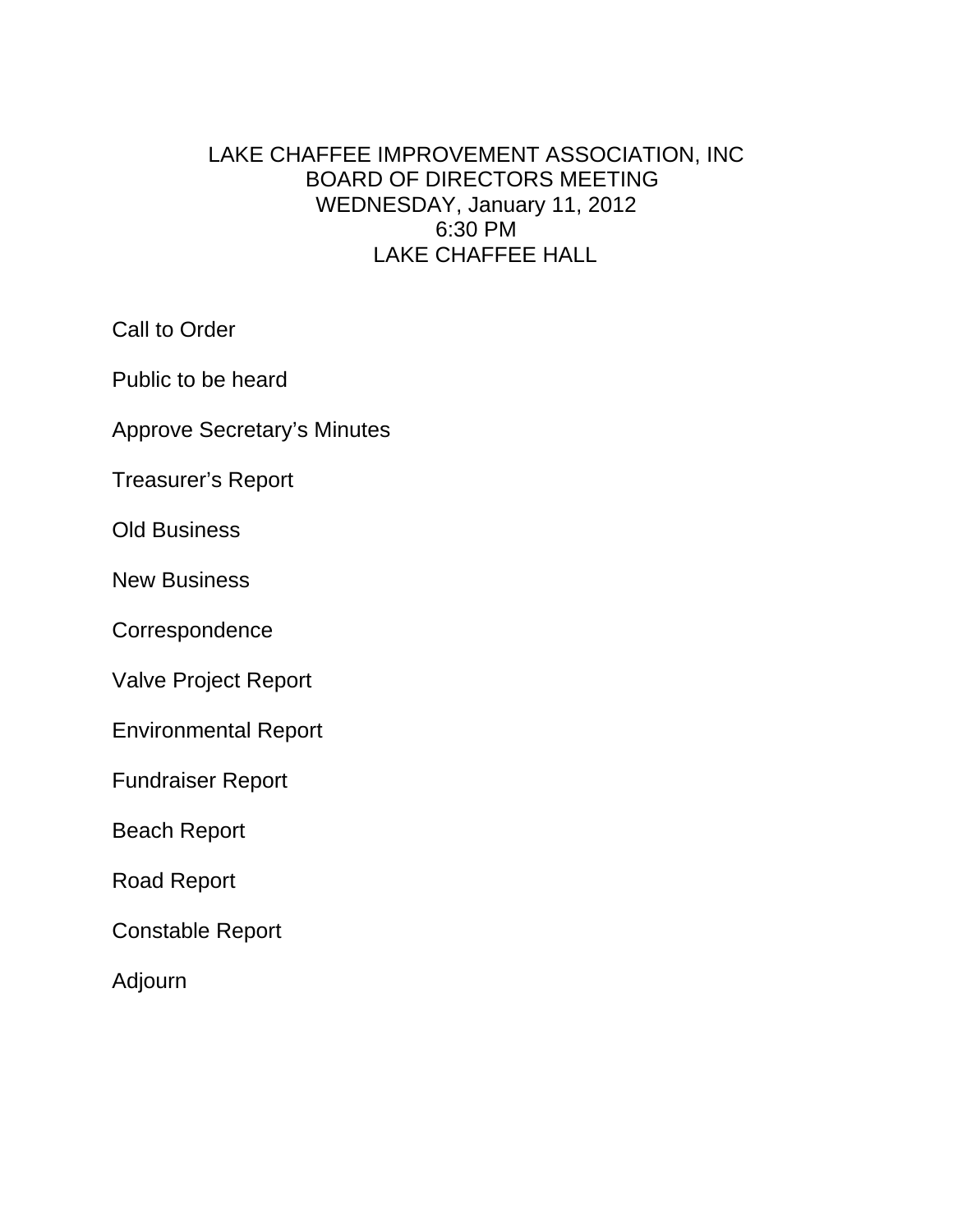## LAKE CHAFFEE IMPROVEMENT ASSOCIATION, INC BOARD OF DIRECTORS MINUTES Lake Chaffee Improvement Assoc Hall Jan 11, 2012 @ 6:30 pm

#### *MINUTES RECORDED AND POSTED BEFORE APPROVAL*

President Ivan Wasko called the meeting to order @ 6:40 pm

**Board Members in Attendance**: Ivan Wasko, Linda Parent, Ken Garee, Art Apostol, Tom Martin, Laurie Layton, Brenda Chisholm, Carol Natitus Alternates: Gerry Dufresene Committee Chair: Gay Leedie

**Public in attendance:** Ed Chisholm and Marc D Glass, Insurance Agent

**Public to be heard:** Ed Chisholm attended the meeting to find out what type of plan the Board had in place for grading of the roads this year. Ivan explained that we discussed the topic of grading of the roads at our meetings in September/October, and we decided to wait until after the winter to see how the roads held up instead of spending the money at that time. Ivan discussed his views on the effect of grading of the roads and his concerns that the road developes long narrow channels or depressions (troughs) shortly after the first heavy rain, and that we should also compact the roads after they are graded to maximize the effectiveness. The plan the Board currently had in place was to continue to fill the pot holes as needed using the asphalt chips that Ivan has been obtaining from the transfer station. Ivan had obtained a few quotes for grading as a part of the his discussions with the contractors who bid on the plowing contract. These bids exceeded our current budget allowance. Ivan will explore a few different possibilites including adding drainage pipes and larger sized rocks to hold back some of the problem the areas from washing out, in addition to grading and compacting the roads, and possibly paving certain problem areas as a long term solution.

Tom Martin made a motion to move New Business up on the Agenda, Carol Natitus seconded. All in favor, motion passed.

**New Business**: Marc D. Glass, Marc D. Glass Insurance Agency, Inc, introduced himself to the Board as he has been working as our agent in shopping insurance companies to try to obtain better rates for our current policies. Marc is the sole owner of his insurance agency located in East Hartford and shops 45 different companies for the best quotes. The first policy we replaced using Marc's services saved us approximately \$2000.00. Marc is currently working on the replacement policy for the Lake Chaffee Hall, as the Hartford Insurance company has not renewed our policy this year. The Hartford is getting out of the business of insurancing recreational buildings. Marc is still waiting for a couple of quotes, and will be getting back to us shortly.

**Approve Secretary's Minutes:** Minutes of December 14, 2011 meeting were approved as amended Corrections: Laurie Layton Layton was in attendence. Public to be heard: Mrs. Thomas Martin, should read Mrs Carolyn Martin, Under Old Business, 3<sup>rd</sup> paragraph...Ivan received a request to review our ordinances to see if a horse could be housed on the homeowners' property which is approximately 2 acres...not 1 acre

**Old Business**: Brenda spoke to Kay Warren about documentation concerning past agreements that Kay had established with folks who owed back taxes. Kay will gather the informaton and provide the records to Brenda prior to the next meeting. No funds have been collected by Kay Warren on these outstanding taxes since she left her Board position.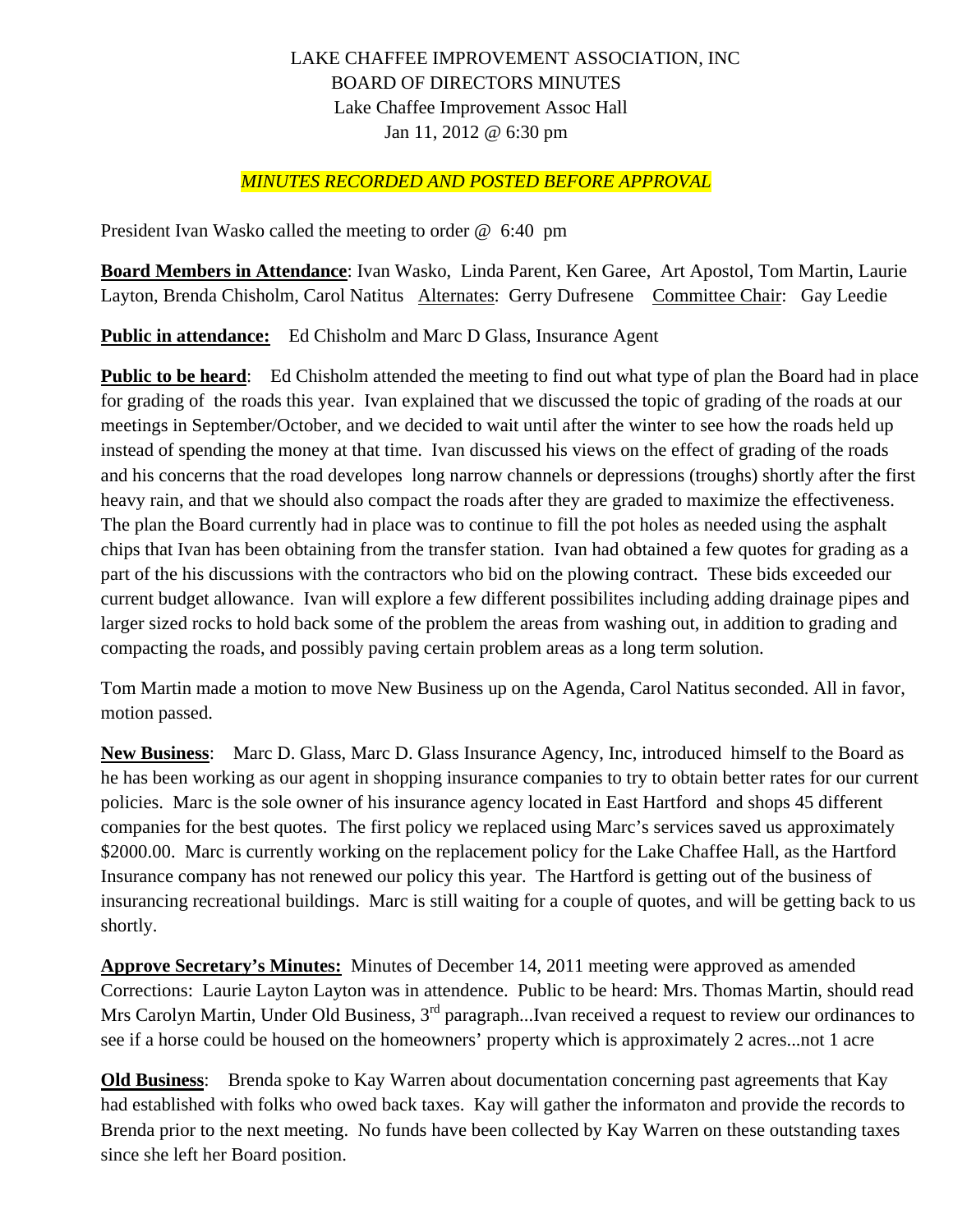Ivan reported that the Hall renovations are complete with the expection of some painting. The Insurance company still has a balance they are holding for extras, pending the proper documentation from the contractor. Ivan is still waiting to hear if they will release those funds based on what was submitted.

The telephone line will be cut, and the locks will be changed shortly. Ivan and Gerry will purchase insulation boards for use in blocking off the kitchen area. We will retain the bingo machines until decisions are made as to what to do with them.

Volunteers are needed to clean all of the contents that we moved back into the Hall from the storage area we rented. Please contact Linda Parent at 860 487 6028 if you are interested in helping with the clean up.

**Treasurer's Report**: Linda Parent made a motion to approve the Treasurer's report, seconded by Tom Martin: motion passed. Ken reported that we have 60 properties that have not yet paid their taxes for this year. Liens will be placed on those who are overdue by 1 year. The cost of adding and removing the liens will be applied to the property owner in addition to the accrued interest.

**Correspondence:** We received an acknowledgement of our donation to the Hospice of Eastern CT in memory of Ronald Warren. We received a letter of non-renewal from the Hartford Insurance for the liability coverage on the Lake Chaffee Hall.

#### **Valve Project**: None

#### **Environmental Report**: None

**Fundraising:** Gay Leedie suggested using the Hall for yoga classes or other types of exercise classes. We discussed that the Hall is closed until spring as the membership voted it closed. We received a request to use the building to hold Karate classes. We discussed what fixed expenses would be incurred in order to determine the rental costs for members and non-members. Laurie Layton made a motion to establish a committee to review and update the current Hall Rental Agreement, to determine what our fixed expenses would be, and to establish what the terms of the agreement will be going forward. Tom Martin will Chair the committee, and Gay Leedie, Ed Chisholm, and Ivan Wasko will participate. Art Apostle seconded the motion. All in favor, the motion passed.

### **Beach Report**: None

**Road Report**: Gerry indicated that Hipsky is still interested in working for the Association. We reviewed previous discussion held by the Board where we decided to hold off until the winter was over before grading the roads to see what funds were available, and to see if we could also use a compactor to help prevent washouts. Ivan discussed obtaining bids from different contractors to see if we could reduce costs. Trimming of bushes along the front of your property is encouraged as we need to keep the roads clear. Bushes will be trimming as needed. The boat launch area was torn up by a truck recently, and has since been repaired.

**Constable Report** : The Board held a discussion regarding ice fishing in anticipation of the upcoming season. Ice fishing is for members and their guests only. Our lake is not open to the general public for ice fishing. Gay Leedie will prepare and post a signs at the main beach, Mothers' beach, the boat launch, and the boat dock across from Ralph's Bait shop.

Meeting Adjourned @ 9:15 pm

Respectfully Submitted, Linda Parent, LCIA Secretary